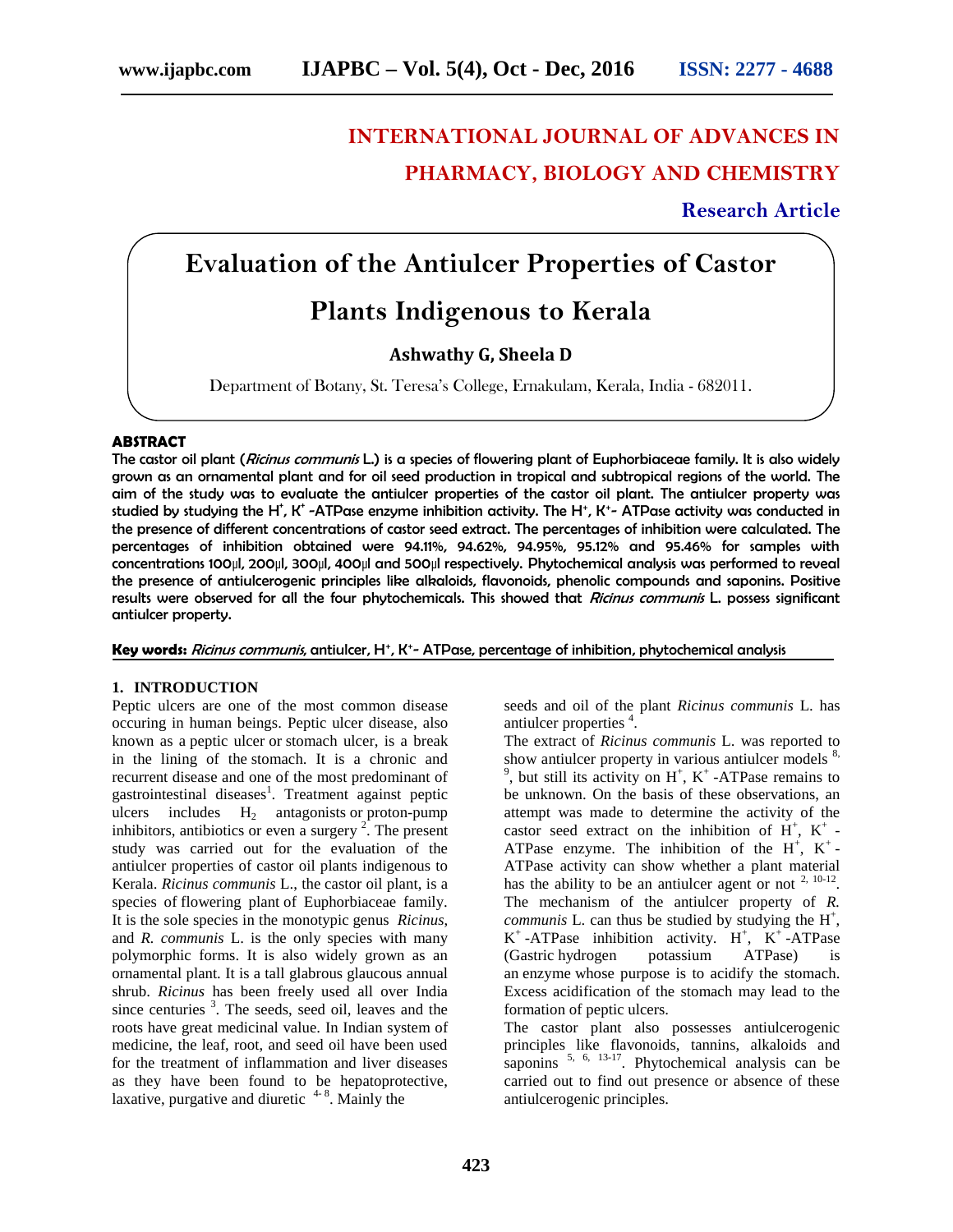# **2. MATERIALS AND METHODS**

# **2.1 Plant material:**

Fresh twigs of *Ricinus communis* L. were collected from different locations of Ernakulam District, Kerala, India for obtaining the fruit and were identified using the Flora of Presidency of Madras by J. S. Gamble <sup>18</sup>. The thorny coat were peeled and the seeds were collected and air dried.

#### **2.2 Preparation of the seed extract:**

The seeds collected were grounded into powder. 5g of the powder was weighed and the extract was prepared using chloroform. It was kept undisturbed for 3 days and extract was then filtered and used for the further study.

### **2.3 Preliminary phytochemical analysis:**

Phytochemical tests were carried out inorder to find out the presence of phytochemical constituents like alkaloids (Dragendroff's Test), flavonoids (Concentrated Sulphuric acid Test), phenolic compounds (Ferric chloride Test), saponins (Foam test) etc. according to the standard procedures  $^{19, 20, 21}$ .

# **2.4 Analysis of proton pump activity:** *2.4.1 Preparation of H⁺, K⁺- ATPase*

Gastric membrane containing H<sup>+</sup>, K<sup>+</sup>- ATPase was prepared from mucosal stomach scrapings of sheep and was homogenized in 20mM Tris- HCl buffer (pH 7.4). The homogenate was centrifuged for 20minutes at 15,000 rpm and the resulting supernatant was used to determine the  $H^*$ ,  $K^*$ - ATPase activity and its inhibition.

#### *2.4.2 Estimation of protein*

The protein content of the supernatant was determined by Lowry's method (1951) using Bovine serum albumin (BSA) as standard.

#### *2.4.3 H⁺, K⁺- ATPase assay*

The enzyme extract of 100μl quantity was taken for testing the activity of  $H^*$ ,  $K^*$ - ATPase. Reaction was carried out in 16mM Tris- HCl buffer (pH 6.5). The reaction was initiated by adding substrate (2mM ATP, 2mM MgCl2 and 10mM KCl) and then made upto 2ml and incubated for 30min at 37º C. The reaction was stopped by the addition of an assay mixture containing 45% Ammonium molybdate and 60% Perchloric acid. Phosphomolybdate formed was measured spectrophotometrically at 400nm.

#### *2.4.4 Inhibition of H⁺, K⁺- ATPase in- vitro*

The seed extract having different concentrations (100μl, 200μl, 300μl, 400μl, 500μl) were incubated

with H<sup>+</sup>, K<sup>+</sup>- ATPase assay mixture for 30min. O.D values were noted. The results were expressed as percentage of inhibition of enzyme. The percentage of inhibition was calculated using the formula: Percentage of inhibition  $=$ 

$$
[O.D]_{\text{(control)}} - O.D_{\text{(test)}}] \times 100
$$

O.D (control)

#### **3. RESULTS**

### **3.1 Phytochemical analysis:**

The phytochemical screening of *Ricinus communis* L. shows the occurrence of alkaloids, phenolics, flavonoids and saponins (Table 1).

#### **3.2 Analysis of proton pump activity:**

*3.2.1 Estimation of protein*

The protein content was found out to be 0.44mg/ml using Lowry's method.

#### *3.2.2 Inhibition of H⁺, K⁺- ATPase in- vitro*

The H<sup>+</sup>, K<sup>+</sup>- ATPase inhibitory activity of *Ricinus communis* L. was studied by using different concentrations of the castor seed extract. For the different concentrations of extract taken were 100μl, 200μl, 300μl, 400μl and 500μl, the percentages of inhibition obtained were 94.11%, 94.62%, 94.95%, 95.12% and 95.46% (Table 2). The data showed that the percentage of inhibition increases as the concentration of the extract increases ie, with an increase in the concentration of the extract the antiulcer activity increases.

# **4. DISCUSSION**

Castor oil plant, *Ricinus communis* L. has many uses in day-to-day life. Castor oil has been widely reported to be used as a laxative, purgative and cathartic in Unani, Ayurvedic and other ethnomedical systems  $4$ . In addition to the above mentioned uses, castor plant also has analgesic, antiarthritic, antinflammatory, antiasthamatic, antidandruff, antinociceptive, antimicrobial, antifungal, hepatoprotective, bioinsecticidal activity, etc<sup>7, 8, 13, 14,</sup> <sup>16</sup>. Castor oil plant also possesses significant antiulcerogenic property <sup>4</sup> .

A large number of phytochemicals such as flavonoids, tannins, alkaloids and saponins from other plants have previously demonstrated potential antiulcer activity  $\frac{8}{10}$ ,  $\frac{10}{22}$ . In the present study, the presence phytochemical constituents like flavonoids, phenolics, tannins and saponins etc, were found out (Table 1). This proves that *Ricinus communis* L. could be antiulcer agent. The results were similar to works done previously  $^{6, 13, 15, 17, 22, 23}$ .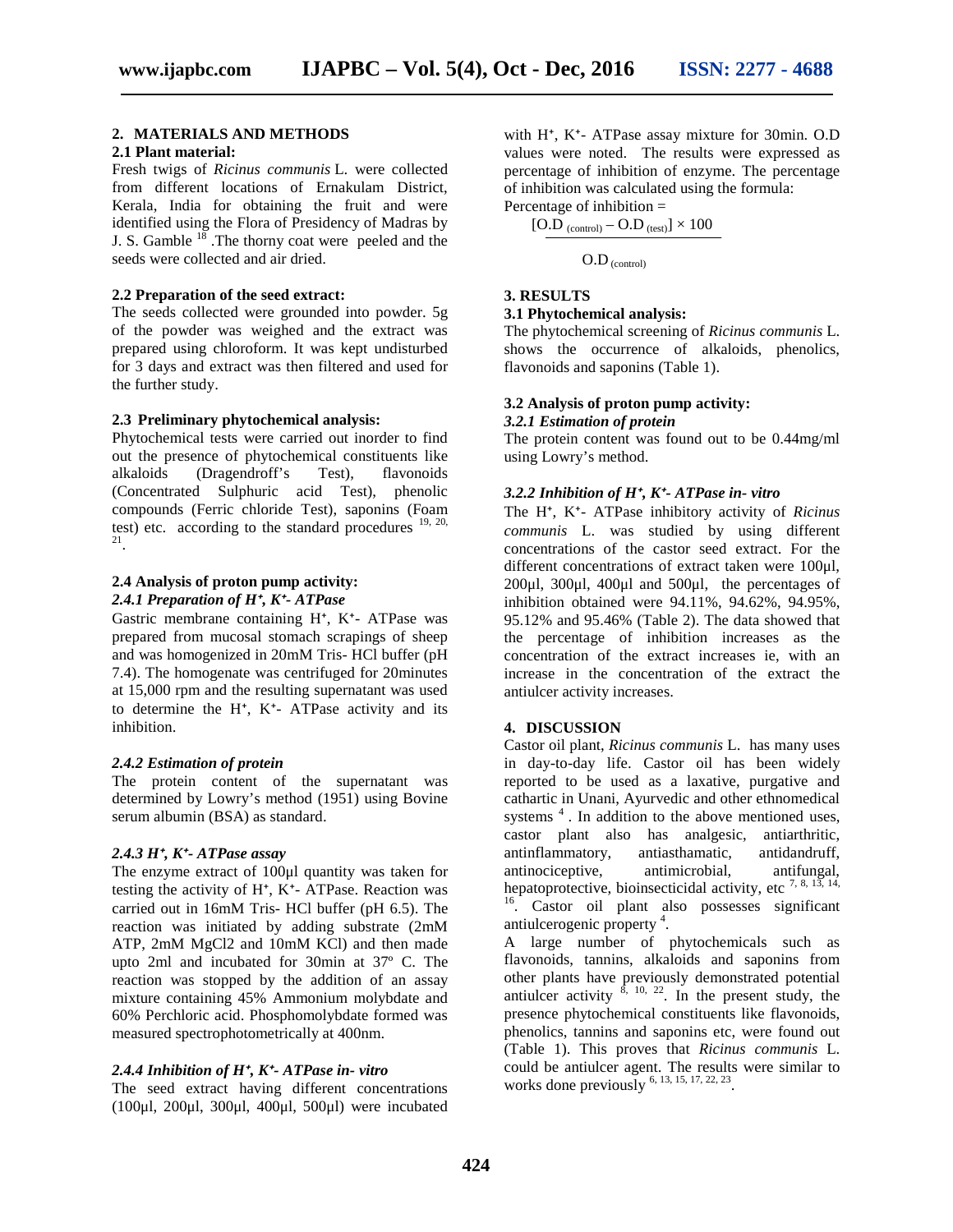The antiulcer property was confirmed by the  $H^*$ ,  $K^*$ -ATPase inhibitory activity. The results of the present study showed percentages of inhibition of  $H^*$ ,  $K^*$ -ATPase to be more than 90% with different concentrations of the castor seed extract. Therefore, *Ricinus communis* L. proved to be a good plant with significant antiulcer property. Similar studies were carried out in other plants<sup>2, 10, 11, 12</sup>. The Castor oil plant (*Ricinus communis* L*.*) can thus be used as an antiulcer drug with much reduced side effects as compared to chemical drugs to treat Peptic ulcers after proper purification and formulation.

#### **5. CONCLUSION**

The present study has shown that Castor oil plant has significant antiulcerogenic property owing to the high  $H^*$ ,  $K^*$ - ATPase inhibitory activity as well as to the presence of antiulcerogenic principles like alkaloids, flavonoids, phenolics and saponins. The present study suggests the use of castor oil as a remedy for peptic ulcers after purification and with proper pharmaceutical formulation. Further studies, on the H<sup>\*</sup>, K<sup>\*</sup>- ATPase inhibitory activity of castor oil are however, recommended to evaluate its antiulcerogenic power.

| таше г<br><b>Result of Phytochemical Analysis</b> |                   |  |
|---------------------------------------------------|-------------------|--|
| <b>Phytoconstituents</b>                          | <b>Castor oil</b> |  |
| Alkaloids                                         |                   |  |
| Phenolics                                         |                   |  |
| Flavonoids                                        | $^+$              |  |
| Saponins                                          |                   |  |

**Table 1**

Key: (+); Present, (-); Absent

**Table 2**

| Percentage of inhibition of H <sup>+</sup> , K <sup>+</sup> -ATPase enzyme |                                  |
|----------------------------------------------------------------------------|----------------------------------|
| Concentration of plant extract (in µl)                                     | Percentage of inhibition $(\% )$ |
| 100                                                                        | 94.11                            |
| 200                                                                        | 94.62                            |
| 300                                                                        | 94.95                            |
| 400                                                                        | 95.12                            |
| 500                                                                        | 95.46                            |

#### **6. REFERENCES**

- 1. Kore Kakasaheb, Shete Rajkumar V, Patel Apsari J, Kulkarni Jitendra B. Antiulcer of Aqueous extract of *Spinacia oleracea* in rats. International Journal of Research in Pharmacy and Chemistry, 2011; 1(3): 654- 661.
- 2. Samuel Onasanwo A, Neetu Singh, Samuel Olaleye B, Gautam Palit. Antiulcerogenic and proton pump (H<sup>+</sup>, K<sup>+</sup>-ATPase) inhibitory activity of *Kolavirion* from *Garcinia kola* Haeckel. in rodents. Indian Journal of Experimental Biology, 2011; 49: 461- 468.
- 3. Padma Laxmikant Ladda, Rupali Bhimashankar Kamthane. *Ricinus communis* (Castor): An Overview. International Journal of Research in Pharmacology and Pharmacotherapeutics, 2014; 3 (2): 136-144.
- 4. Preeti KM, Ansu Bala Verma N. A Review on Ethanopharmacological Potential of *Ricinus communis* Linn.. Pharma Tutor Magazine, 2014; 2(3): 76- 85.
- 5. Gupta Neelam, Singh AK. A Review on *Ricinus communis* Linn., International Ayurvedic Medical Journal, 2015; 3(2): 492-495.
- 6. Jitendra Jena, Ashish Kumar Gupta. *Ricinus communis* Linn: A Phytopharmacological Review. International Journal of Pharmacy and Pharmaceutical Sciences, 2012; 4(2): 25- 29.
- 7. Vaishali Murade, Dinesh Hase, Keshav Deshmukh, Shreyas Pansambal. A Comprehensive Review of Phytopharmacology of *Ricinus communis*